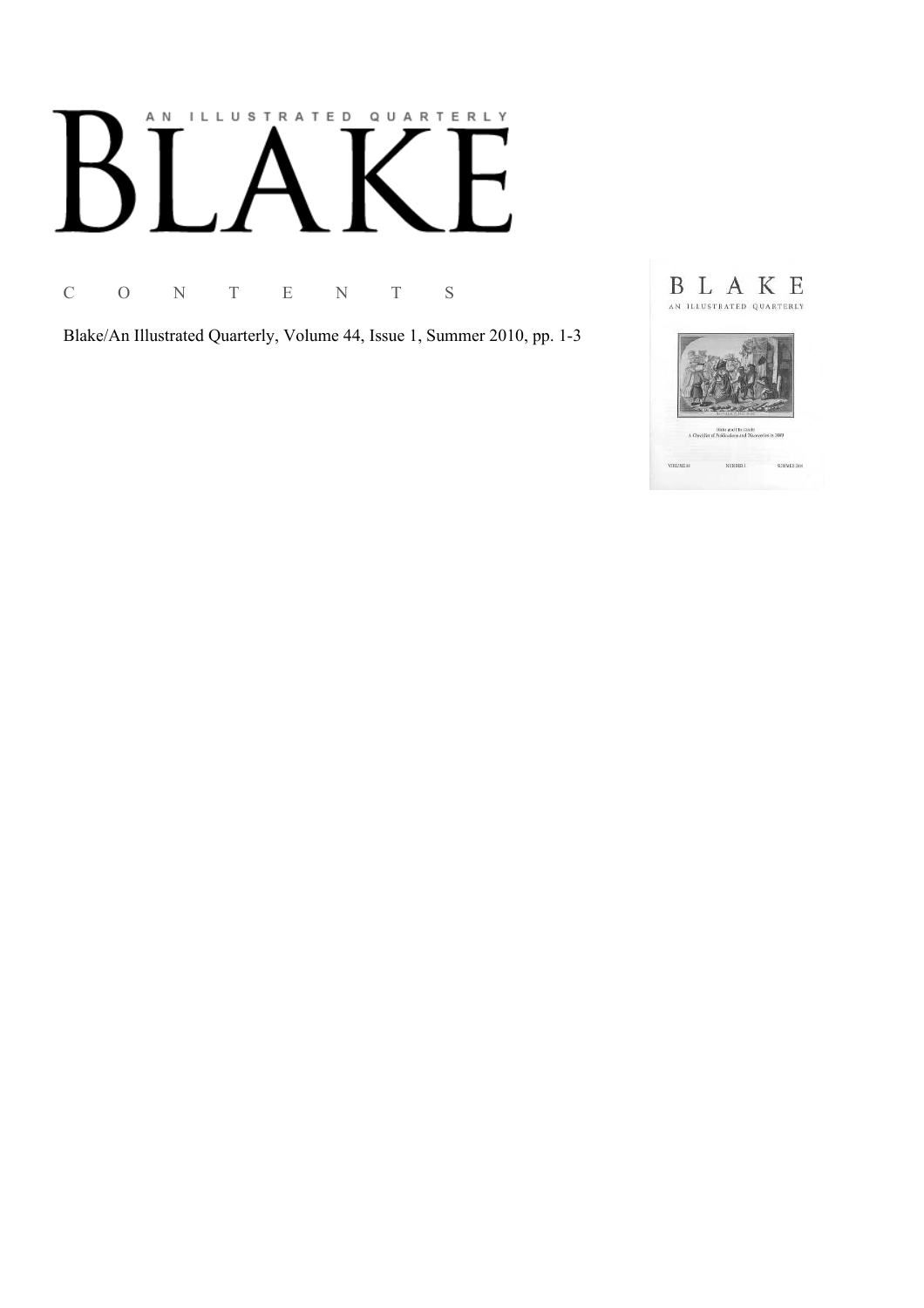## BLAKE

## AN ILLUSTRATED QUARTERLY



Blake and His Circle: A Checklist of Publications and Discoveries in 2009

**VOLUME 44** 

**NUMBER 1** 

**SUMMER 2010**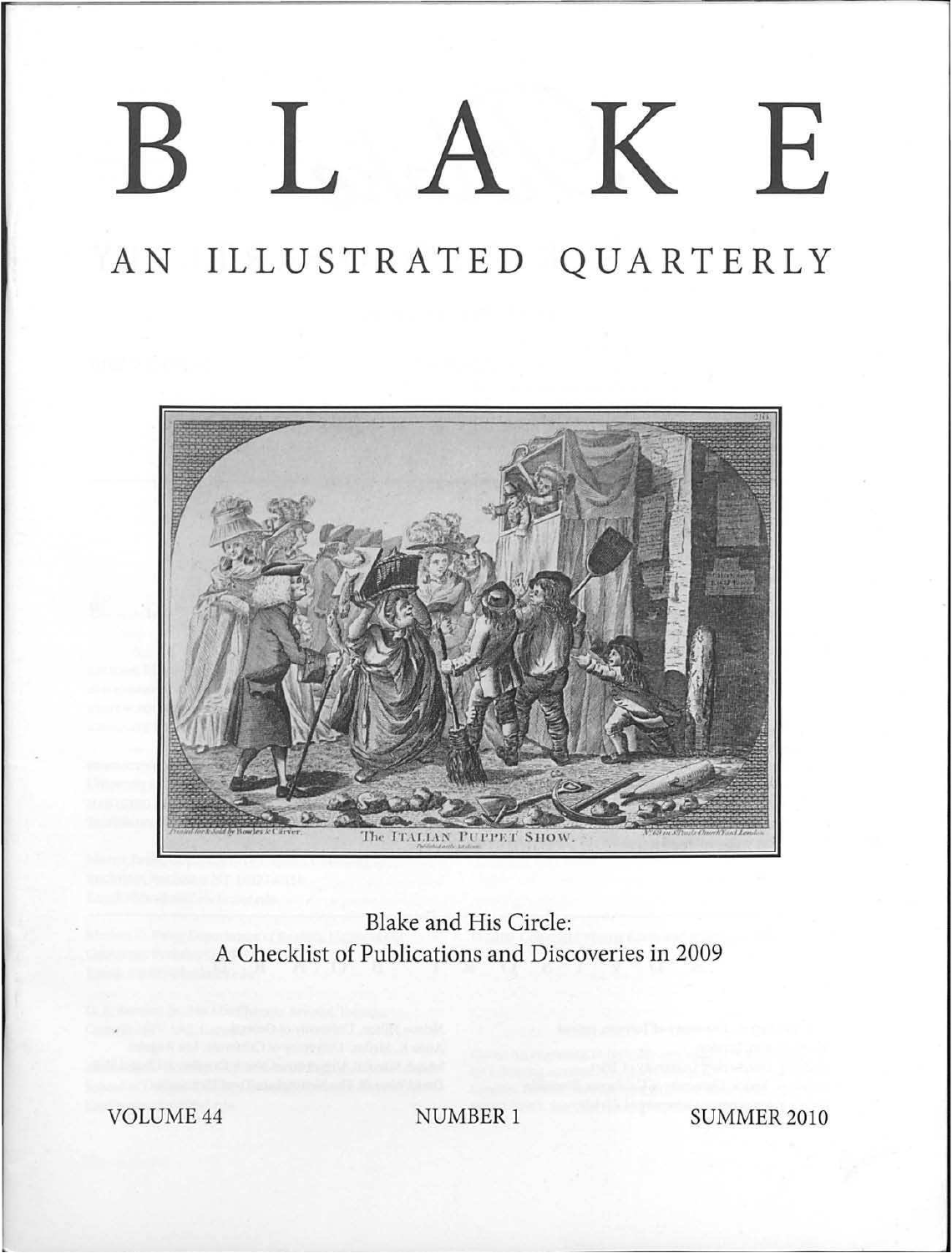

## AN **ILLUSTRATED QUARTERLY**

**www.blakequarterly.org** 

VOLUME 44 NUMBER 1

SUMMER<sub>2010</sub>

#### **c 0 N T E N T s**

#### **Article**

William Blake and His Circle: A Checklist of Publications and Discoveries in 2009 *By* G. *E. Bentley, Jr., with the assistance of Hikari Sato for Japanese publications 4* 

#### **A D V I S 0 R y B 0 A R D**

G. E. Bentley, Jr., University of Toronto, retired Martin Butlin, London Detlef W. Dörrbecker, University of Trier Robert N. Essick, University of California, Riverside Angela Esterhammer, University of Zürich

Nelson Hilton, University of Georgia Anne K. Mellor, University of California, Los Angeles Joseph Viscomi, University of North Carolina at Chapel Hill David Worrall, The Nottingham Trent University